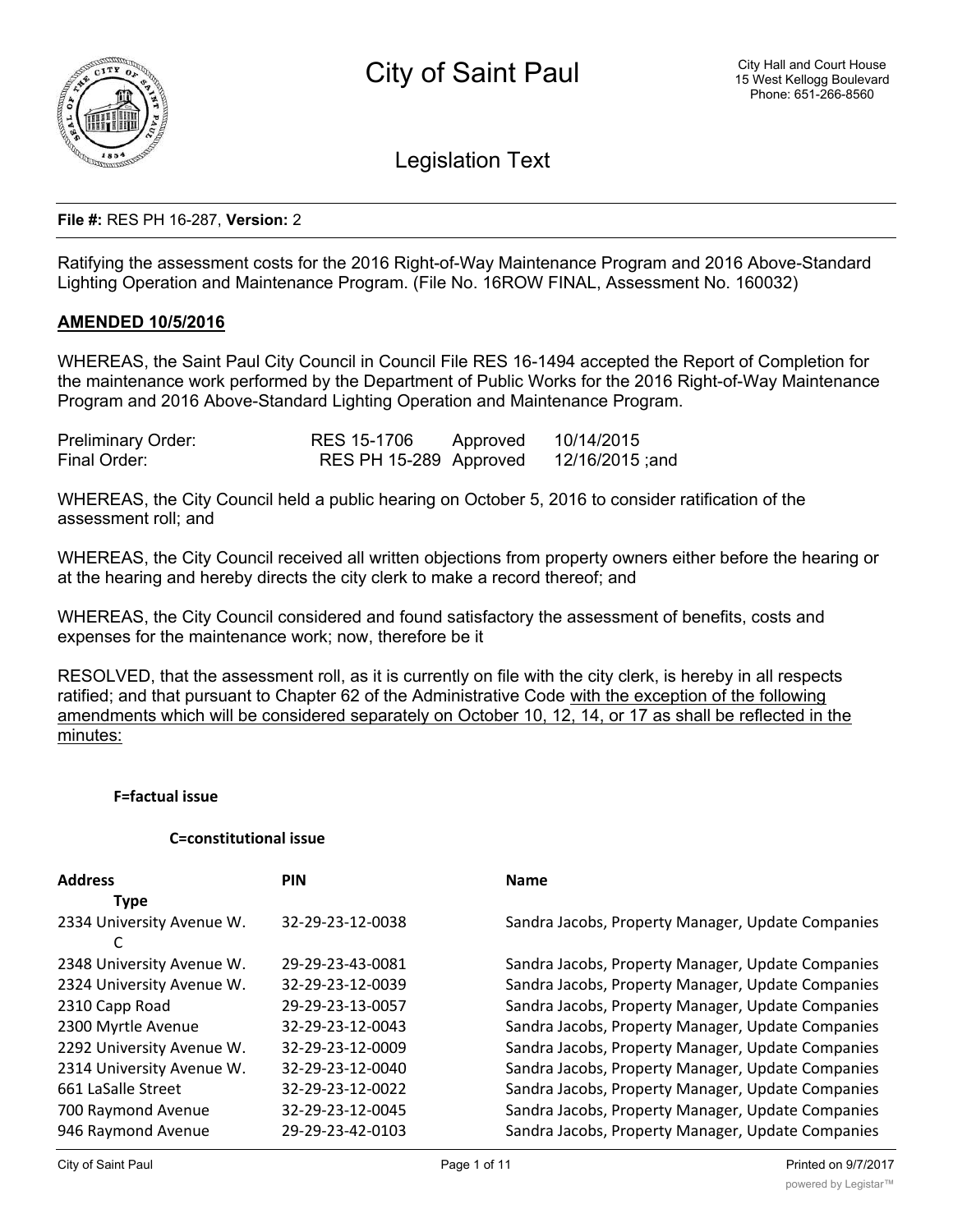| 950 Raymond Avenue              | 29-29-23-42-0003 | Sandra Jacobs, Property Manager, Update Companies |
|---------------------------------|------------------|---------------------------------------------------|
| 970 Raymond Avenue              | 29-29-23-13-0060 | Sandra Jacobs, Property Manager, Update Companies |
| 2380 Wycliff Street             | 29-29-23-13-0059 | Sandra Jacobs, Property Manager, Update Companies |
| 548 Hall Avenue                 | 07-28-22-14-0045 | David & Joan Johnson                              |
| 400 Bates Avenue<br>F           | 32-29-22-13-0138 | Gary Rosenbaum                                    |
| 622 Grand Avenue<br>G           | 02-28-23-41-0069 | Chad Skally, Apartment Manager                    |
| 241 Brimhall Street             | 10-28-23-22-0183 | Chad Skally, Apartment Manager                    |
| 2130 Como Avenue                | 20-29-23-44-0108 | Chad Skally, Apartment Manager                    |
| 194 Summit Avenue               | 01-28-23-11-0006 | Chad Skally, Apartment Manager                    |
| 846 Jessamine Avenue E.<br>G    | 28-29-22-22-0169 | Shannon Wadding                                   |
| 348 Topping Street              | 25-29-23-42-0210 | Kao Yang                                          |
| 997 Central Avenue W.           | 35-29-23-32-0113 | Kao Yang                                          |
| 1239 Rice Street                | 24-29-23-44-0110 | Mary Mai Xiong                                    |
| 1355 N. Victoria Street         | 23-29-23-42-0164 | Anne Thom                                         |
| 1285 Osceola Avenue             | 03-28-23-43-0108 | Susan Kohls Shetka                                |
| 756 Van Buren Avenue            | 35-29-23-12-0084 | Rachel Xiong                                      |
| 1728 Hague Avenue               | 04-28-23-12-0087 | <b>Ferdinand Peters</b>                           |
| C                               |                  |                                                   |
| 1703 Laurel Avenue              | 04-28-23-12-0050 | <b>Ferdinand Peters</b>                           |
| 1708 Portland Avenue            | 04-28-23-13-0053 | <b>Ferdinand Peters</b>                           |
| 841 Bradford Street             | 29-29-23-42-0047 | Ferdinand Peters obo Lakes & Plains, LLC          |
| 2330 Long Avenue                | 18-30-23-14-0006 | Ferdinand Peters obo Lakes & Plains, LLC          |
| 0 Selby Avenue                  | 03-28-23-22-0162 | Soo Line Railroad Company, d/b/a Canadian Pacific |
| Railway C                       |                  |                                                   |
| 0 Portland Avenue               | 03-28-23-44-0121 | Soo Line Railroad Company, d/b/a Canadian Pacific |
| Railway                         |                  |                                                   |
| 0 Pigs Eye Lake Road<br>Railway | 04-28-22-13-0004 | Soo Line Railroad Company, d/b/a Canadian Pacific |
| 0 Childs Road                   | 04-28-22-14-0004 | Soo Line Railroad Company, d/b/a Canadian Pacific |
| Railway                         |                  |                                                   |
| 0 Warner Road                   | 04-28-22-22-0066 | Soo Line Railroad Company, d/b/a Canadian Pacific |
| Railway                         |                  |                                                   |
| 0 Warner Road                   | 04-28-22-41-0004 | Soo Line Railroad Company, d/b/a Canadian Pacific |
|                                 |                  |                                                   |
| Railway                         | 05-28-22-11-0011 |                                                   |
| 0 Warner Road                   |                  | Soo Line Railroad Company, d/b/a Canadian Pacific |
| Railway                         |                  |                                                   |
| 0 Warner Road                   | 05-28-22-22-0049 | Soo Line Railroad Company, d/b/a Canadian Pacific |
| Railway                         |                  |                                                   |
| 225 Jackson Street              | 06-28-22-11-0036 | Soo Line Railroad Company, d/b/a Canadian Pacific |
| Railway                         |                  |                                                   |
| 0 Eagle Street                  | 06-28-22-24-0048 | Soo Line Railroad Company, d/b/a Canadian Pacific |
| Railway                         |                  |                                                   |
| 0 Shepard Road W.               | 06-28-22-24-0048 | Soo Line Railroad Company, d/b/a Canadian Pacific |
| Railway                         |                  |                                                   |
| 0 Eagle Parkway                 | 06-28-22-31-0002 | Soo Line Railroad Company, d/b/a Canadian Pacific |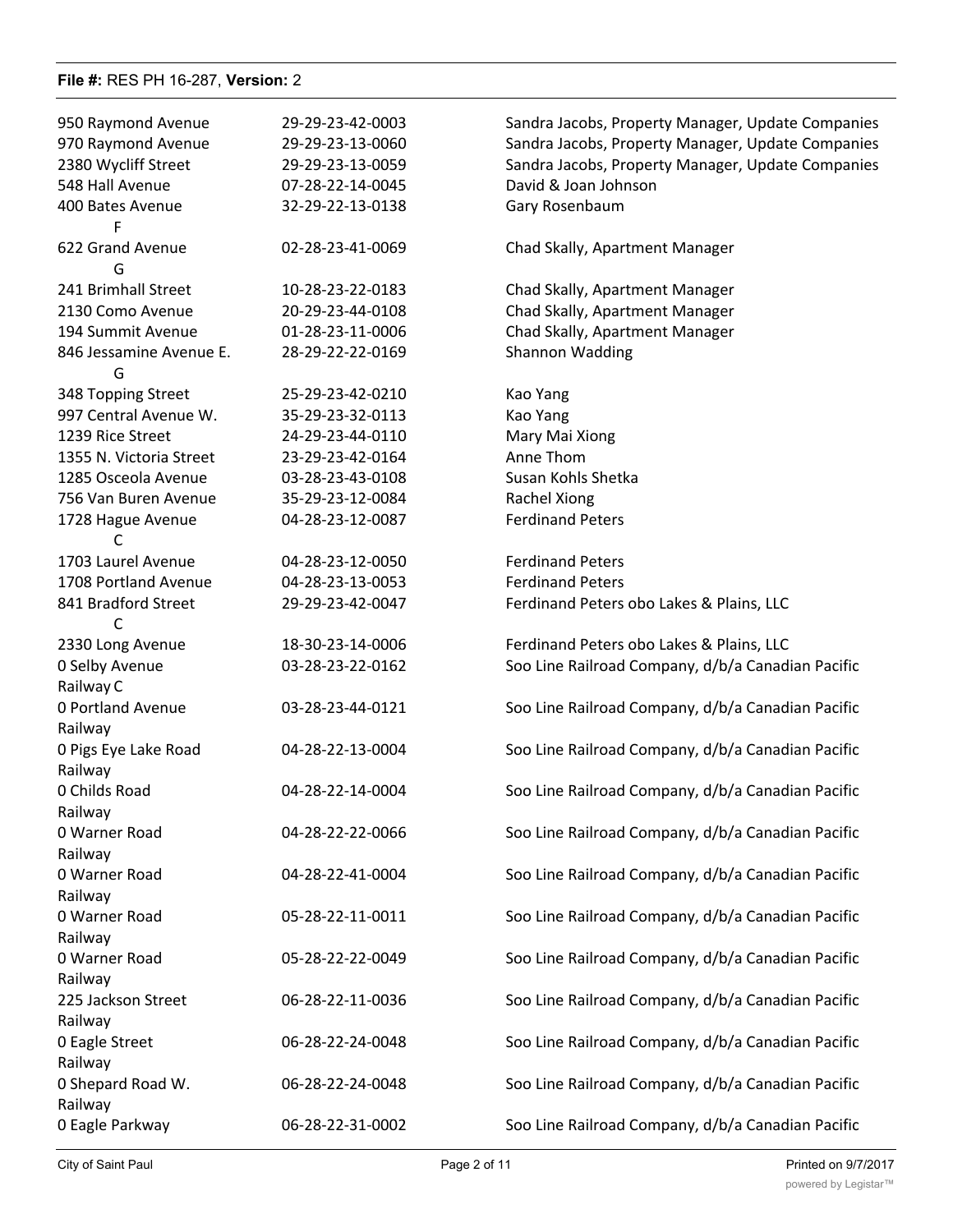| Railway                           |                  |                                                   |
|-----------------------------------|------------------|---------------------------------------------------|
| 0 Eagle Parkway                   | 06-28-22-31-0010 | Soo Line Railroad Company, d/b/a Canadian Pacific |
| Railway                           |                  |                                                   |
| 0 Shepard Road W.                 | 06-28-22-31-0015 | Soo Line Railroad Company, d/b/a Canadian Pacific |
| Railway                           |                  |                                                   |
| 0 Shepard Road W.                 | 06-28-22-32-0089 | Soo Line Railroad Company, d/b/a Canadian Pacific |
| Railway                           |                  |                                                   |
| 1555 Cushing Circle               | 10-28-23-11-0324 | Soo Line Railroad Company, d/b/a Canadian Pacific |
| Railway                           |                  |                                                   |
| 0 Victoria Street N.              | 11-28-23-11-0112 | Soo Line Railroad Company, d/b/a Canadian Pacific |
| Railway                           |                  |                                                   |
| 0 Benhill Road                    | 11-28-23-21-0003 | Soo Line Railroad Company, d/b/a Canadian Pacific |
| Railway                           |                  |                                                   |
| 0 Benhill Road                    | 11-28-23-21-0004 | Soo Line Railroad Company, d/b/a Canadian Pacific |
| Railway                           |                  |                                                   |
| 0 Benhill Road                    | 11-28-23-21-0005 | Soo Line Railroad Company, d/b/a Canadian Pacific |
| Railway<br>0 Lexington Parkway S. | 11-28-23-22-0083 |                                                   |
| Railway                           |                  | Soo Line Railroad Company, d/b/a Canadian Pacific |
| 0 Juno Avenue                     | 11-28-23-41-0004 | Soo Line Railroad Company, d/b/a Canadian Pacific |
| Railway                           |                  |                                                   |
| 0 Osceola Avenue S.               | 11-28-23-41-0180 | Soo Line Railroad Company, d/b/a Canadian Pacific |
| Railway                           |                  |                                                   |
| 663 Juno Avenue                   | 11-28-23-41-0181 | Soo Line Railroad Company, d/b/a Canadian Pacific |
| Railway                           |                  |                                                   |
| 0 Tuscarora Avenue                | 11-28-23-41-0187 | Soo Line Railroad Company, d/b/a Canadian Pacific |
| Railway                           |                  |                                                   |
| 0 Drake Street                    | 11-28-23-41-0188 | Soo Line Railroad Company, d/b/a Canadian Pacific |
| Railway                           |                  |                                                   |
| 644 Randolph Avenue               | 11-28-23-41-0189 | Soo Line Railroad Company, d/b/a Canadian Pacific |
| Railway                           |                  |                                                   |
| 0 Juno Avenue                     | 11-28-23-41-0193 | Soo Line Railroad Company, d/b/a Canadian Pacific |
| Railway                           |                  |                                                   |
| 0 Osceola Avenue                  | 11-28-23-41-0194 | Soo Line Railroad Company, d/b/a Canadian Pacific |
| Railway                           |                  |                                                   |
| 0 Watson Avenue                   | 11-28-23-41-0196 | Soo Line Railroad Company, d/b/a Canadian Pacific |
| Railway<br>699 Stewart Avenue     | 11-28-23-43-0186 | Soo Line Railroad Company, d/b/a Canadian Pacific |
| Railway                           |                  |                                                   |
| 753 Stewart Avenue                | 11-28-23-43-0195 | Soo Line Railroad Company, d/b/a Canadian Pacific |
| Railway                           |                  |                                                   |
| 702 Orrin Street                  | 11-28-23-43-0210 | Soo Line Railroad Company, d/b/a Canadian Pacific |
| Railway                           |                  |                                                   |
| 634 Bay Street                    | 11-28-23-44-0084 | Soo Line Railroad Company, d/b/a Canadian Pacific |
| Railway                           |                  |                                                   |
| 0 Tuscarora Avenue                | 11-28-23-44-0084 | Soo Line Railroad Company, d/b/a Canadian Pacific |
| Railway                           |                  |                                                   |
| 757 Stewart Avenue                | 11-28-23-44-0086 | Soo Line Railroad Company, d/b/a Canadian Pacific |
| Railway                           |                  |                                                   |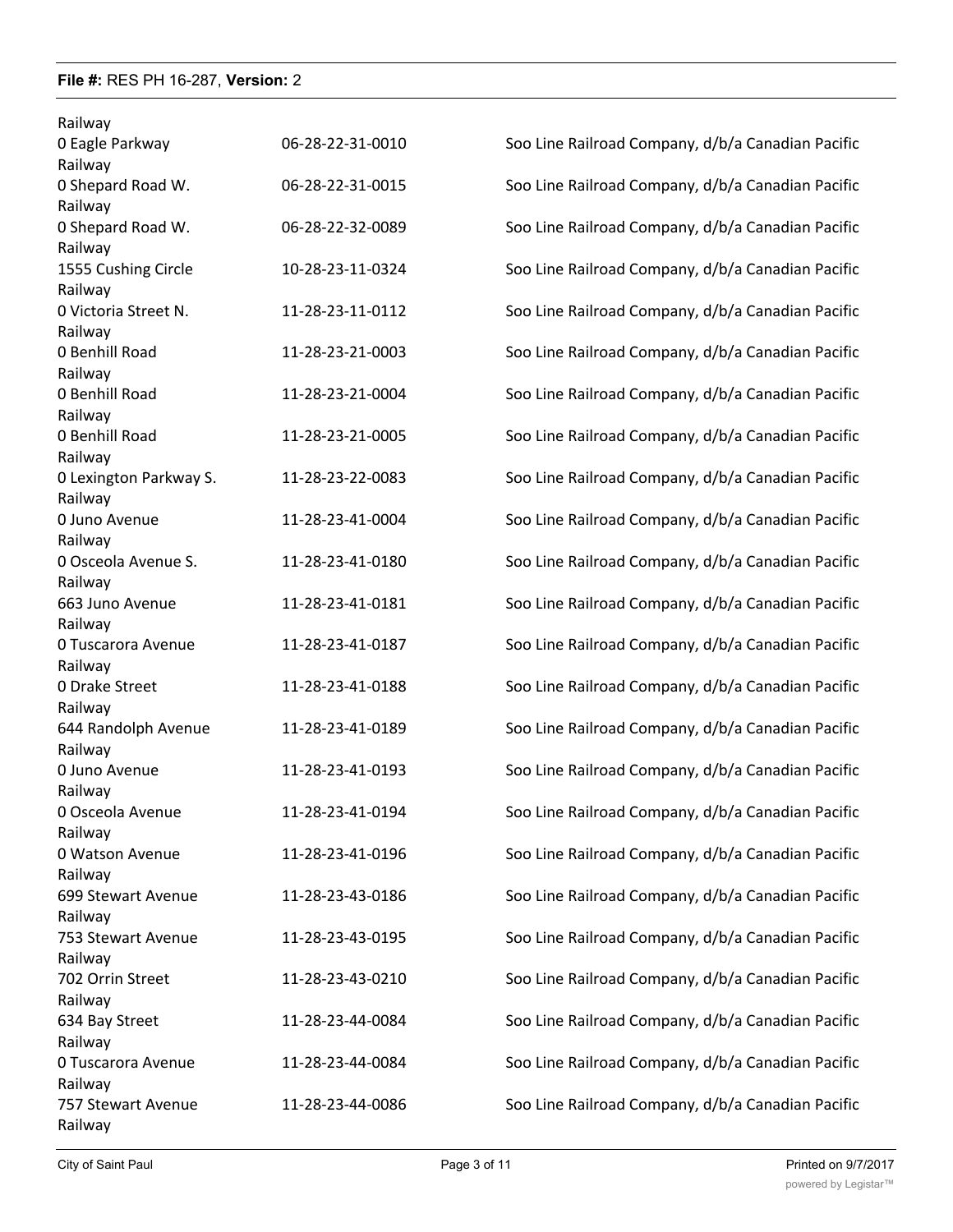| 750 7 <sup>th</sup> Street W. | 12-28-23-21-0052 | Soo Line Railroad Company, d/b/a Canadian Pacific         |
|-------------------------------|------------------|-----------------------------------------------------------|
| Railway                       |                  |                                                           |
| 0 Grace Street                | 12-28-23-21-0070 | Soo Line Railroad Company, d/b/a Canadian Pacific         |
| Railway                       |                  |                                                           |
| 400 Grace Street              | 12-28-23-21-0100 | Soo Line Railroad Company, d/b/a Canadian Pacific         |
| Railway                       |                  |                                                           |
| 0 Grace Street                | 12-28-23-22-0045 | Soo Line Railroad Company, d/b/a Canadian Pacific         |
| Railway                       |                  |                                                           |
| 0 Grace Street<br>Railway     | 12-28-23-22-0120 | Soo Line Railroad Company, d/b/a Canadian Pacific         |
| 468 Toronto Street            | 12-28-23-23-0070 | Soo Line Railroad Company, d/b/a Canadian Pacific         |
| Railway                       |                  |                                                           |
| 0 James Avenue                | 12-28-23-23-0094 | Soo Line Railroad Company, d/b/a Canadian Pacific Railway |
| 0 James Avenue                | 12-28-23-23-0099 | Soo Line Railroad Company, d/b/a Canadian Pacific Railway |
| 0 Webster Street              | 12-28-23-23-0106 | Soo Line Railroad Company, d/b/a Canadian Pacific         |
| Railway                       |                  |                                                           |
| 470 Webster Street            | 12-28-23-23-0107 | Soo Line Railroad Company, d/b/a Canadian Pacific         |
| Railway                       |                  |                                                           |
| 0 Webster Street              | 12-28-23-23-0142 | Soo Line Railroad Company, d/b/a Canadian Pacific         |
| Railway                       |                  |                                                           |
| 0 Shepard Road W.             | 12-28-23-24-0003 | Soo Line Railroad Company, d/b/a Canadian Pacific         |
| Railway                       |                  |                                                           |
| 0 Shepard Road W.             | 12-28-23-24-0041 | Soo Line Railroad Company, d/b/a Canadian Pacific         |
| Railway                       |                  |                                                           |
| 0 Palace Avenue               | 12-28-23-24-0044 | Soo Line Railroad Company, d/b/a Canadian Pacific         |
| Railway                       |                  |                                                           |
| 0 Palace Avenue               | 12-28-23-24-0067 | Soo Line Railroad Company, d/b/a Canadian Pacific         |
| Railway                       |                  |                                                           |
| 0 Duke Street                 | 12-28-23-24-0072 | Soo Line Railroad Company, d/b/a Canadian Pacific         |
| Railway                       |                  |                                                           |
| 485 Water Street W.           | 12-28-23-34-0002 | Soo Line Railroad Company, d/b/a Canadian Pacific         |
| Railway                       |                  |                                                           |
| 0 Otto Avenue                 | 12-28-23-12-0042 | Soo Line Railroad Company, d/b/a Canadian Pacific         |
| Railway                       |                  |                                                           |
| 0 Montreal Avenue             | 14-28-23-21-0062 | Soo Line Railroad Company, d/b/a Canadian Pacific         |
| Railway                       |                  |                                                           |
| 0 Ivan Way                    | 15-28-23-41-0060 | Soo Line Railroad Company, d/b/a Canadian Pacific         |
| Railway                       |                  |                                                           |
| 0 Glen Terrace                | 15-28-23-41-0180 | Soo Line Railroad Company, d/b/a Canadian Pacific         |
| Railway                       |                  |                                                           |
| 1158 Steward Avenue           | 15-28-23-43-0021 | Soo Line Railroad Company, d/b/a Canadian Pacific         |
| Railway                       |                  |                                                           |
| 1147 Homer Street             | 15-28-23-43-0026 | Soo Line Railroad Company, d/b/a Canadian Pacific         |
| Railway                       |                  |                                                           |
| 1172 Stewart Avenue           | 15-28-23-43-0040 | Soo Line Railroad Company, d/b/a Canadian Pacific         |
| Railway                       |                  |                                                           |
| 0 Clevand Avenue              | 16-28-23-33-0068 | Soo Line Railroad Company, d/b/a Canadian Pacific         |
| Railway                       |                  |                                                           |
| 0 Clevand Avenue              | 17-28-23-41-0001 | Soo Line Railroad Company, d/b/a Canadian Pacific         |
|                               |                  |                                                           |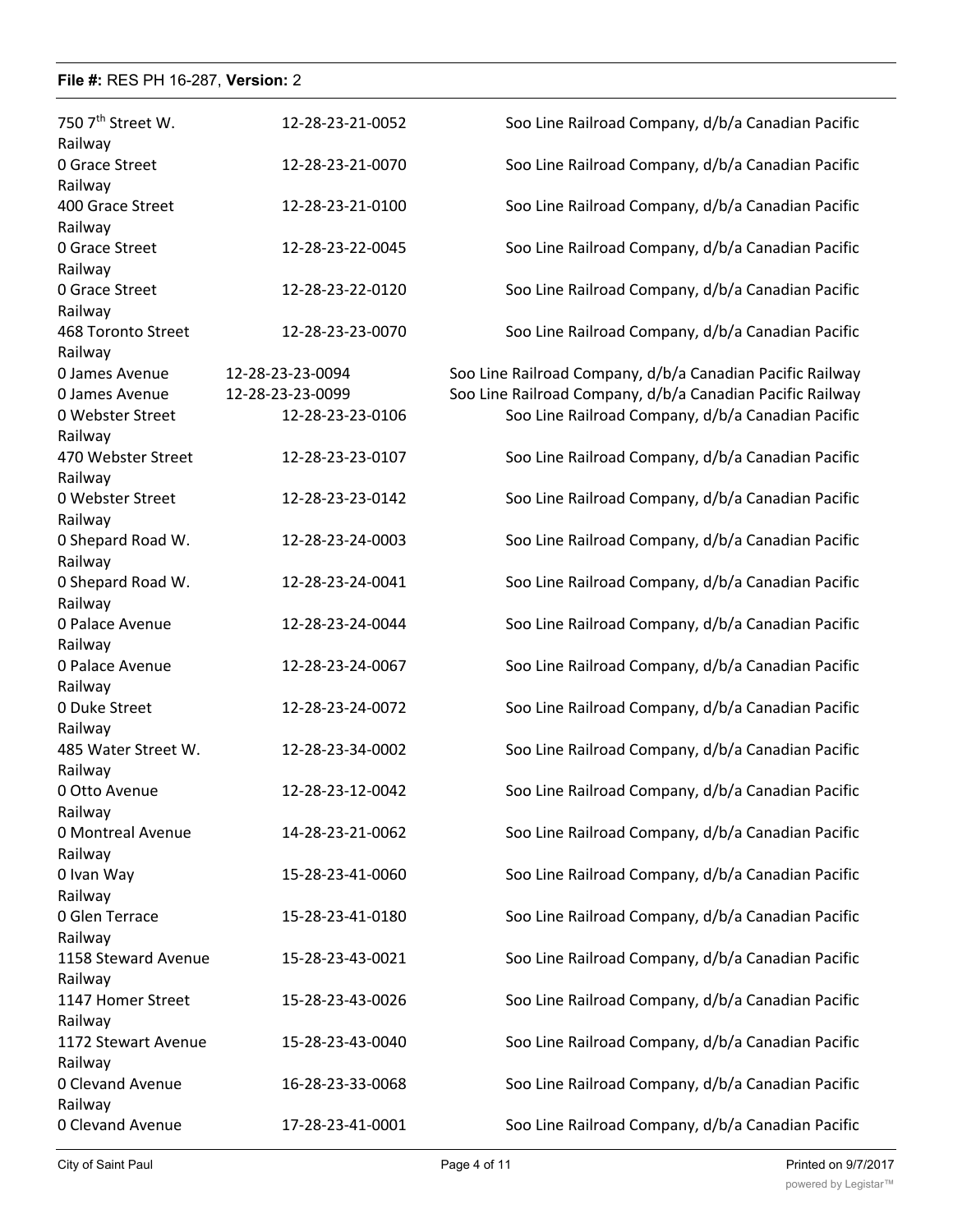| Railway                                |                  |                                                           |
|----------------------------------------|------------------|-----------------------------------------------------------|
| 27 Inner Drive 19                      | 17-28-23-41-0002 | Soo Line Railroad Company, d/b/a Canadian Pacific         |
| Railway                                |                  |                                                           |
| 0 Wheelock Parkway W.19-29-22-24-0036  |                  | Soo Line Railroad Company, d/b/a Canadian Pacific Railway |
| 0 Arlington Avenue W.<br>Railway       | 19-29-22-31-0001 | Soo Line Railroad Company, d/b/a Canadian Pacific         |
| 1241 Jackson Street<br>Railway         | 19-29-22-34-0006 | Soo Line Railroad Company, d/b/a Canadian Pacific         |
| 0 7 <sup>th</sup> Street W.<br>Railway | 21-28-23-11-0013 | Soo Line Railroad Company, d/b/a Canadian Pacific         |
| 0 7 <sup>th</sup> Street W.<br>Railway | 21-28-23-11-0014 | Soo Line Railroad Company, d/b/a Canadian Pacific         |
| 0 Davern Street<br>Railway             | 21-28-23-12-0113 | Soo Line Railroad Company, d/b/a Canadian Pacific         |
| 0 Edgecumbe Road<br>Railway            | 21-28-23-12-0114 | Soo Line Railroad Company, d/b/a Canadian Pacific         |
| 0 Edgecumbe Road<br>Railway            | 21-28-23-21-0019 | Soo Line Railroad Company, d/b/a Canadian Pacific         |
| 0 Return Court<br>Railway              | 21-28-23-22-0021 | Soo Line Railroad Company, d/b/a Canadian Pacific         |
| 0 Return Court<br>Railway              | 21-28-23-22-0157 | Soo Line Railroad Company, d/b/a Canadian Pacific         |
| 0 Madison Street<br>Railway            | 22-28-23-21-0062 | Soo Line Railroad Company, d/b/a Canadian Pacific         |
| 1176 Rankin Street<br>Railway          | 22-28-23-21-0079 | Soo Line Railroad Company, d/b/a Canadian Pacific         |
| 0 Alton Street<br>Railway              | 22-28-23-22-0034 | Soo Line Railroad Company, d/b/a Canadian Pacific         |
| 2390 7th Street W.<br>Railway          | 22-28-23-22-0038 | Soo Line Railroad Company, d/b/a Canadian Pacific         |
| 0 Warner Road<br>Railway               | 32-29-22-43-0009 | Soo Line Railroad Company, d/b/a Canadian Pacific         |
| 0 Prior Avenue N.<br>Railway           | 33-29-23-32-0001 | Soo Line Railroad Company, d/b/a Canadian Pacific         |
| 0 St. Anthony Avenue<br>Railway        | 33-29-23-33-0136 | Soo Line Railroad Company, d/b/a Canadian Pacific         |
| 0 Marshall Avenue<br>Railway           | 34-29-23-33-0136 | Soo Line Railroad Company, d/b/a Canadian Pacific         |
| All properties<br>C                    |                  | 75 Plato, LLC                                             |
| All properties<br>C                    |                  | Minnesota Commercial railway and MT Properties            |
| All properties<br>C                    |                  | 185 Plato, LLC                                            |
| All properties<br>C                    |                  | JSS Associates, LLP                                       |
| All properties<br>C                    |                  | Grand Ham, LLC                                            |
|                                        |                  |                                                           |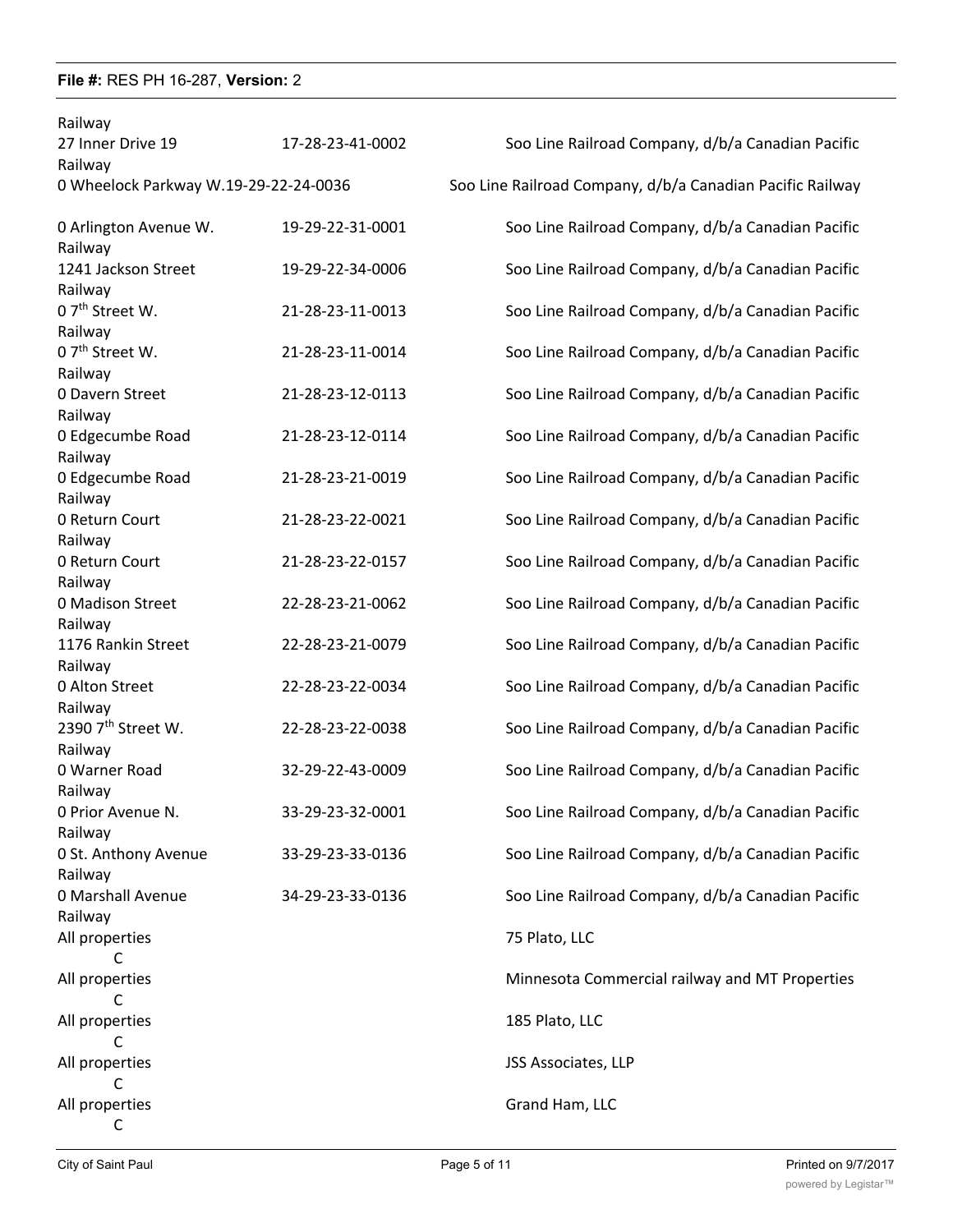| 2200 Larpenteur Avenue E.                 | 23-29-22-14-0002                     | Hillcrest Investments, LLC d/b/a Hillcrest Country Club                            |             |
|-------------------------------------------|--------------------------------------|------------------------------------------------------------------------------------|-------------|
| 2200 Larpenteur Avenue E.                 | 23-29-22-41-0001                     | Hillcrest Investments, LLC d/b/a Hillcrest Country Club                            |             |
| C<br>2200 Larpenteur Avenue E.            | 23-29-22-41-0002                     | Hillcrest Investments, LLC d/b/a Hillcrest Country Club                            |             |
| 2200 Larpenteur Avenue E.                 | 23-29-22-12-0003                     | Hillcrest Investments, LLC d/b/a Hillcrest Country Club                            |             |
| 1400 Concordia                            | 34-29-23-34-0004                     | Hoeschler obo Krinkie Company                                                      |             |
| C<br>626 Armstrong                        | 11-28-23-41-0135                     | Hoeschler obo J. James Walsh                                                       |             |
| C<br>646 Armstrong                        | 11-28-23-41-0122                     | Hoeschler obo J. James Walsh                                                       |             |
| 560 Randolph                              | 12-28-23-32-0007                     | Hoeschler obo J. James Walsh                                                       |             |
| 565 Randolph                              | 12-28-23-23-0116                     | Hoeschler obo J. James Walsh                                                       |             |
| 475 Cleveland Avenue N.                   | 32-29-23-41-0125                     | Hoeschler obo 475 Cleveland Assoc., LLC                                            |             |
| 540 Cleveland Avenue N.                   | 33-29-23-23-0008                     | Hoeschler obo Dart Transit                                                         |             |
| C<br>770 Prior N.                         | 28-29-23-34-0126                     | Hoeschler obo Dart Transit                                                         |             |
| 543 Cleveland Avenue N.                   | 32-29-23-14-0015                     | Hoeschler obo Midway Fuel                                                          |             |
| C<br>260 Eaton Street                     | 08-28-22-12-0104                     | Hoeschler obo Eaton Street LLC                                                     |             |
| C<br>0 Chester Street                     | 05-28-22-43-0004                     | Hoeschler obo Eaton Street LLC                                                     |             |
| C<br>0 Lafayette Road                     | 08-08-22-12-0113                     | Hoeschler obo Eaton Street LLC                                                     |             |
| 2185 Capp Road                            | 29-29-23-41-0001                     | Hoeschler obo 2085 Capp Road, LLC                                                  |             |
| С<br>2185 Capp Road                       | 29-29-23-14-0015                     | Hoeschler obo 2085 Capp Road, LLC                                                  |             |
| 1043 Raymond                              | 29-29-23-12-0055                     | Hoeschler obo 1047 Raymond, LLC                                                    |             |
| C<br>802 Prior Avenue N.                  | 28-29-23-34-0084                     | Hoeschler obo 802 Prior, LLC                                                       |             |
| С<br>1757 Conway Street<br>C              | 34-29-22-14-0046                     | Hoeschler obo Church of St. Pascal Baylon                                          |             |
| 510 White Bear Avenue 35-29-22-23-0088    |                                      | Hoeschler obo Church of St. Pascal Baylon                                          |             |
| C<br>0 White Bear Avenue                  | 35-29-22-32-0072                     | Hoeschler obo Church of St. Pascal Baylon                                          |             |
| C<br>0 Eustis Avenue<br>0 unassigned<br>C | 29-29-23-22-0008<br>29-29-23-22-0014 | Hoeschler obo Bolander Real Estate, LLC<br>Hoeschler obo Bolander Real Estate, LLC | $\mathsf C$ |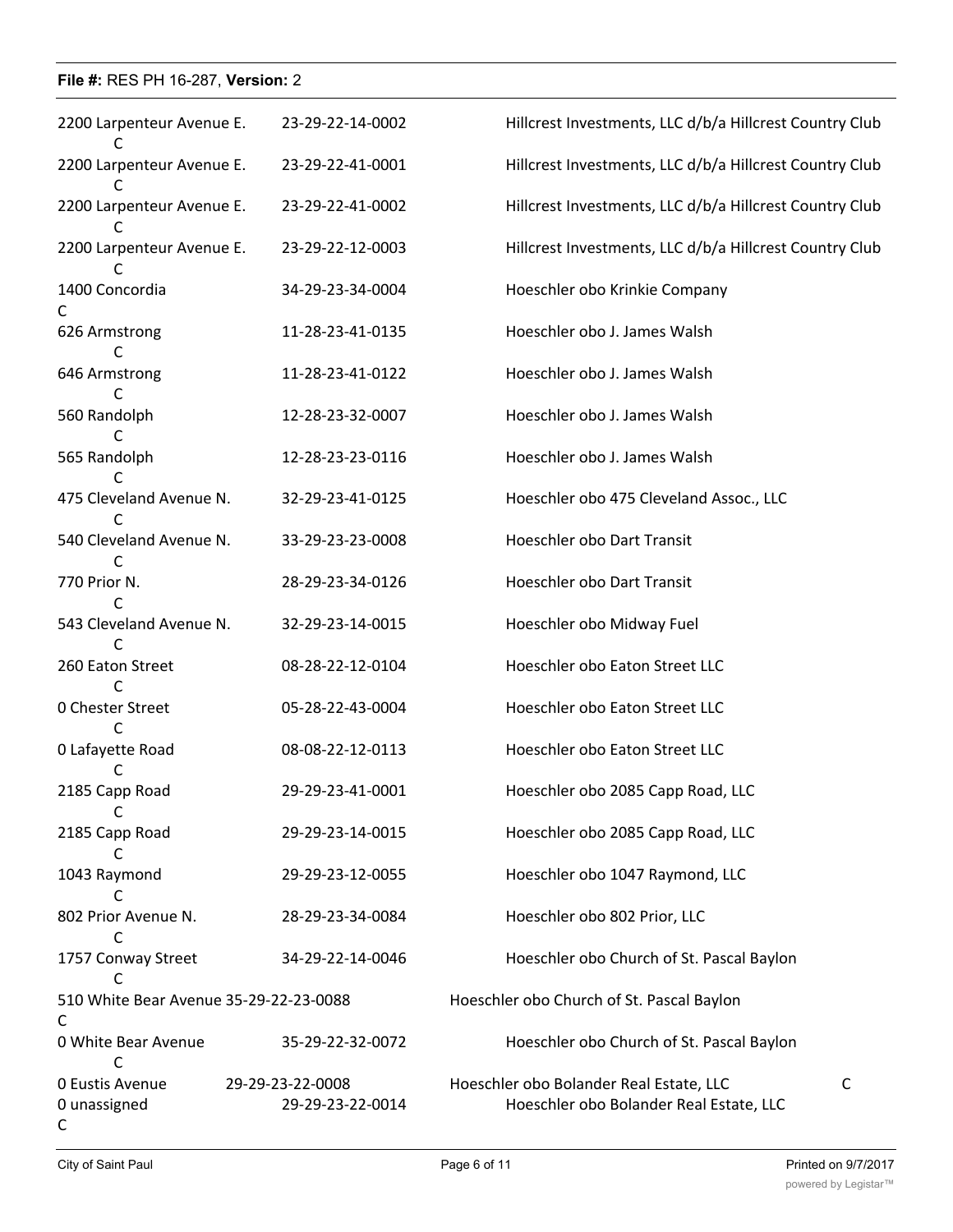| 251 Starkey Street<br>C                     | 05-28-22-33-0046 | Hoeschler obo Bolander Real Estate, LLC          |
|---------------------------------------------|------------------|--------------------------------------------------|
| 226 Starkey Street<br>C                     | 05-28-22-33-0062 | Hoeschler obo Bolander Real Estate, LLC          |
| 1601 White Bear Avenue<br>C                 | 22-29-22-11-0155 | Hoeschler obo Thaemert (White Castle)            |
| 1567 White Bear Avenue<br>C                 | 22-29-22-11-0156 | Hoeschler obo Craig Thaemert                     |
| 1537 White Bear Avenue<br>C                 | 22-29-22-14-0020 | Hoeschler obo Thaemert (Dairy Queen)             |
| 1529 White Bear Avenue<br>C                 | 22-29-22-14-0021 | Hoeschler obo Alice Thaemert Trustee             |
| 0 Montana E.<br>C                           | 22-29-22-14-0022 | Hoeschler obo Alice Thaemert Trustee             |
| 468 University Avenue W.                    | 36-29-23-31-0033 | Hoeschler obo Le Auto                            |
| 525 Snelling N.<br>C                        | 33-29-23-14-0052 | Hoeschler obo Dey Properties                     |
| 170 7 <sup>th</sup> Street E.<br>C          | 33-29-22-44-0059 | Hoeschler obo Lethert, Skwira, Schultz & Co      |
| 570 Hatch<br>C                              | 25-29-23-23-0075 | Hoeschler obo Kirtland Properties, LLC           |
| 582 Hatch<br>C                              | 25-29-23-23-0076 | Hoeschler obo Kirtland Properties, LLC           |
| 2274 University Avenue W.<br>C<br>taxpayer) | 32-29-23-12-0030 | Hoeschler obo Sewell Prop., LLC (owner) (Ericson |
| 2288 University Avenue W.<br>taxpayer)<br>C | 32-29-23-12-0035 | Hoeschler obo Sewell Prop., LLC (owner) (Ericson |
| 2288 Myrtle Avenue<br>taxpayer)<br>C        | 32-29-23-12-0036 | Hoeschler obo Sewell Prop., LLC (owner) (Ericson |
| 0 Myrtle Avenue<br>taxpayer)<br>C           | 32-29-23-12-0041 | Hoeschler obo Sewell Prop., LLC (owner) (Ericson |
| 480 Cedar Street<br>C                       | 31-29-22-43-1506 | Hoeschler obo Minnesota Public Radio             |
| 0 7 <sup>th</sup> Street E.                 | 31-29-22-43-1548 | Hoeschler obo Minnesota Public Radio             |
| <b>0 Frontenac Place</b><br>C               | 32-29-23-23-0030 | Hoeschler obo Minnesota Public Radio             |
| 0 Frontenac Place<br>C                      | 32-29-23-23-0031 | Hoeschler obo Minnesota Public Radio             |
| <b>0 Frontenac Place</b><br>C               | 32-29-23-23-0032 | Hoeschler obo Minnesota Public Radio             |
| 0 Frontenac Place                           | 32-29-23-23-0033 | Hoeschler obo Minnesota Public Radio             |
| <b>0 Frontenac Place</b>                    | 32-29-23-23-0034 | Hoeschler obo Minnesota Public Radio             |
| 0 Frontenac Place<br>C                      | 32-29-23-23-0035 | Hoeschler obo Minnesota Public Radio             |
| <b>0 Frontenac Place</b>                    | 32-29-23-23-0036 | Hoeschler obo Minnesota Public Radio             |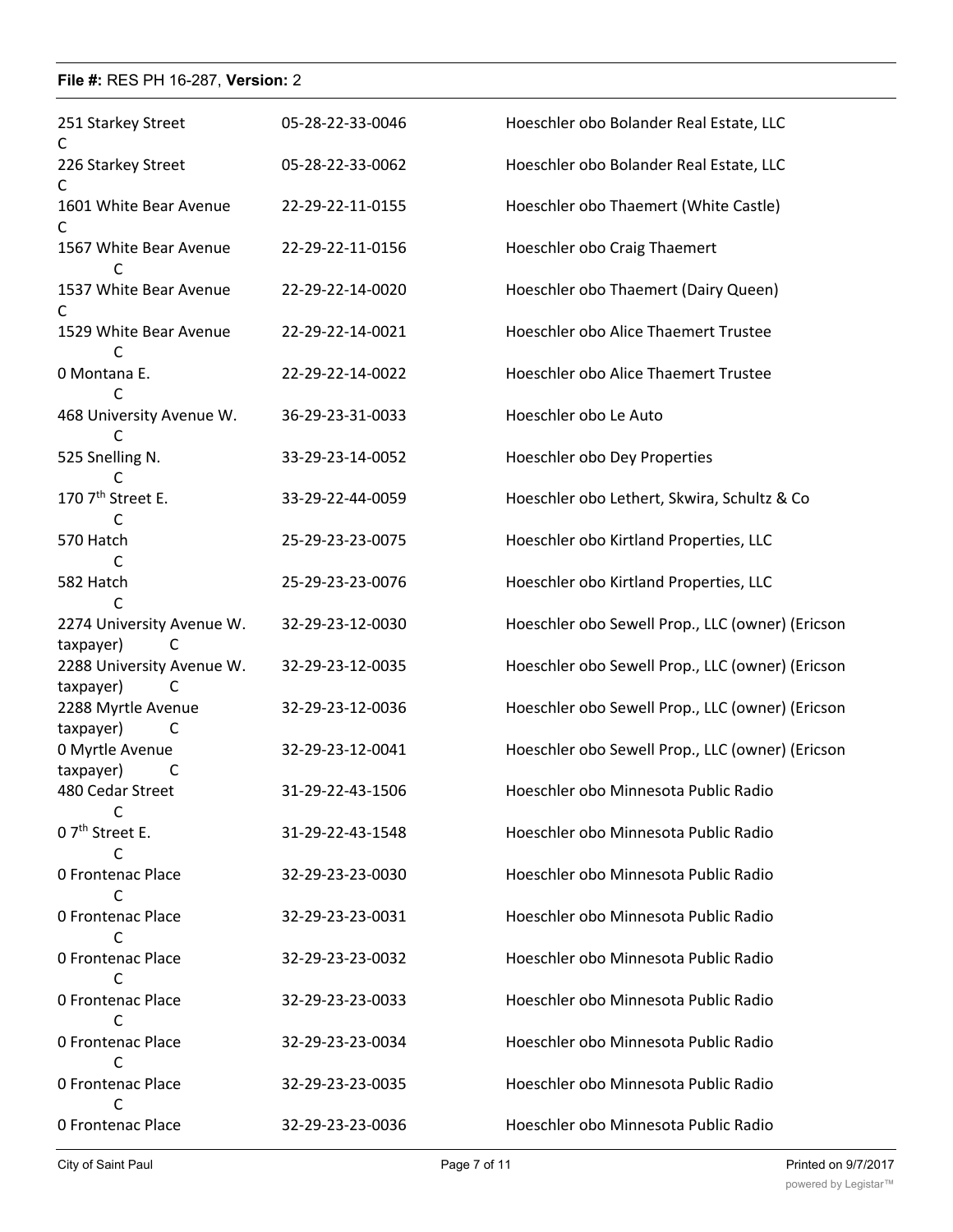| C                             |                  |                                      |
|-------------------------------|------------------|--------------------------------------|
| <b>0 Frontenac Place</b>      | 32-29-23-23-0045 | Hoeschler obo Minnesota Public Radio |
| 10 Exchange Street            | 31-29-22-34-0264 | Hoeschler obo Minnesota Public Radio |
| 0 7 <sup>th</sup> Street E.   | 06-28-22-21-0073 | Hoeschler obo Minnesota Public Radio |
| 488 Wabasha<br>C              | 31-29-22-34-0281 | Hoeschler obo Minnesota Public Radio |
| 488 Wabasha                   | 31-29-22-34-0282 | Hoeschler obo Minnesota Public Radio |
| 488 Wabasha                   | 31-29-22-34-0283 | Hoeschler obo Minnesota Public Radio |
| 488 Wabasha                   | 31-29-22-34-0284 | Hoeschler obo Minnesota Public Radio |
| 488 Wabasha                   | 31-29-22-34-0285 | Hoeschler obo Minnesota Public Radio |
| C<br>488 Wabasha              | 31-29-22-34-0286 | Hoeschler obo Minnesota Public Radio |
| 488 Wabasha                   | 31-29-22-34-0287 | Hoeschler obo Minnesota Public Radio |
| C<br>488 Wabasha              | 31-29-22-34-0288 | Hoeschler obo Minnesota Public Radio |
| 488 Wabasha                   | 31-29-22-34-0289 | Hoeschler obo Minnesota Public Radio |
| C<br>488 Wabasha              | 31-29-22-34-0290 | Hoeschler obo Minnesota Public Radio |
| 488 Wabasha                   | 31-29-22-34-0291 | Hoeschler obo Minnesota Public Radio |
| 488 Wabasha                   | 31-29-22-34-0292 | Hoeschler obo Minnesota Public Radio |
| 488 Wabasha                   | 31-29-22-34-0293 | Hoeschler obo Minnesota Public Radio |
| C<br>488 Wabasha              | 31-29-22-34-0294 | Hoeschler obo Minnesota Public Radio |
| C<br>488 Wabasha              | 31-29-22-34-0295 | Hoeschler obo Minnesota Public Radio |
| C<br>480 Cedar Street         | 31-29-22-43-0505 | Hoeschler obo Minnesota Public Radio |
| C<br>480 Cedar Street         | 31-29-22-43-0557 | Hoeschler obo Minnesota Public Radio |
| 261 8 <sup>th</sup> Street E. | 31-29-22-41-0216 | Hoeschler obo Church of St. Mary     |
| C<br>466 Wacouta Street       | 31-29-22-44-0003 | Hoeschler obo Church of St. Mary     |
| C<br>499 Wacouta Street       | 31-29-22-41-0024 | Hoeschler obo First Baptist Church   |
| C<br>499 Wacouta Street<br>C  | 31-29-22-41-0182 | Hoeschler obo First Baptist Church   |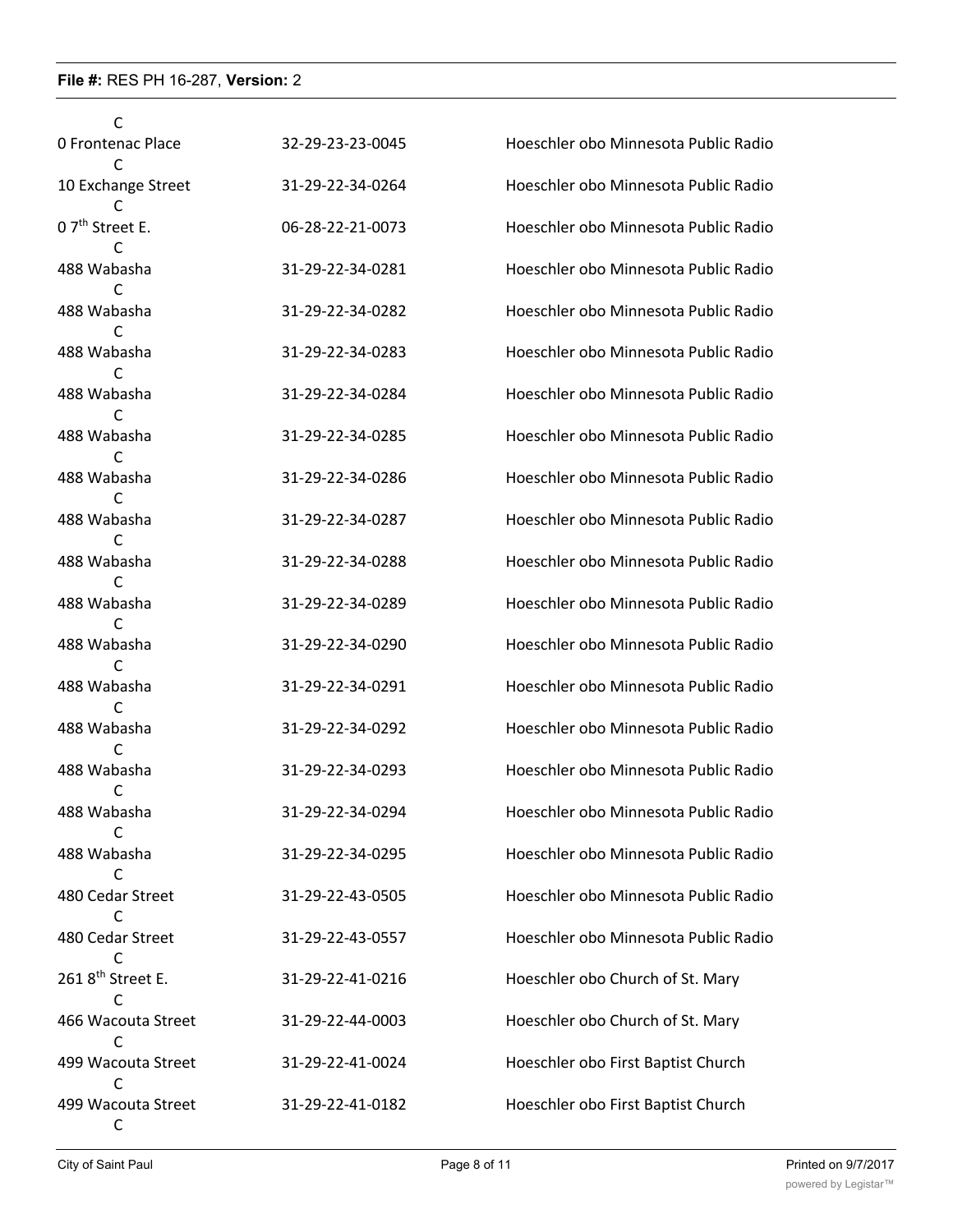| 499 Wacouta Street                    | 31-29-22-41-0179 | Hoeschler obo First Baptist Church                                                                            |
|---------------------------------------|------------------|---------------------------------------------------------------------------------------------------------------|
| 278 E. 7 <sup>th</sup> Street         | 31-29-22-44-0038 | Hoeschler obo Short and Miller St Paul, LLC                                                                   |
| C<br>390 Lexington                    | 35-29-23-32-0149 | Hoeschler obo Lexington Convenience Properties                                                                |
| Lexington Pkwy N.<br>C                | 35-29-23-32-0150 | Hoeschler obo Lexington Convenience Properties                                                                |
| 374 Lexington<br>C                    | 35-29-23-32-0151 | Hoeschler obo Lexington Convenience Properties                                                                |
| No address given<br>C                 |                  | Michael & Marie Killa                                                                                         |
| 967 5 <sup>th</sup> Street E.<br>F, G | 33-29-22-21-0208 | Osman Egal, Darul Uloom Islamis Center                                                                        |
| 977 Front Avenue<br>G, C              | 26-29-23-24-0180 | Paul Fahning obo Christopher P. Walker                                                                        |
| All parcels<br>C                      |                  | RRB Associates, LLP                                                                                           |
| All parcels<br>C                      |                  | Rutzick Properties, LLP                                                                                       |
| 1037 Grand Avenue<br>G, C             | 02-28-23-32-0006 | Michael Schumann                                                                                              |
| 541 Dayton Avenue<br>G, C             | 01-28-2322-0013  | Michael Schumann                                                                                              |
| 1510 East Shore Drive<br>C            | 21-29-22-14-0075 | Robert Humphrey                                                                                               |
| C                                     |                  | All properties on attachment A of resolution, and others K. Craig Wildfang, Robins Kaplan obo property owners |
| 1004 Raymond Avenue                   | 29-29-23-13-0030 | John N. Allen obo Bradford Industrial Properties, LLC                                                         |
| 1012 Raymond Avenue                   | 29-29-23-13-0028 | John N. Allen obo Bradford Industrial Properties, LLC                                                         |
| 2392 Wycliff Street<br>С              | 29-29-23-13-0032 | John N. Allen obo Bradford Industrial Properties, LLC                                                         |
| 2346 Wycliff Street<br>C              | 29-29-23-42-0009 | John N. Allen obo Annex Properties, LLC                                                                       |
| 935 Bradford Street<br>C              | 29-29-23-42-011  | John N. Allen obo Annex Properties, LLC                                                                       |
| 650 Pelham Boulevard<br>C             | 32-29-23-21-0042 | John N. Allen obo Meridian Industrial Center                                                                  |
| 965 Grand Avenue<br>C                 | 02-28-23-31-0073 | Ferdinand Peters obo Cherokee State Bank                                                                      |
| 985 Grand Avenue                      | 02-28-23-32-0140 | Ferdinand Peters obo Cherokee State Bank                                                                      |
|                                       |                  |                                                                                                               |
| 675 Randolph Avenue                   | 11-28-23-14-0190 | Ferdinand Peters obo Cherokee Agency Inc.                                                                     |
| 594 Smith Avenue S.                   | 07-28-22-23-0047 | Ferdinand Peters obo Cherokee State Bank                                                                      |
| 607 Smith Avenue S.                   | 07-28-22-23-0086 | Ferdinand Peters obo Cherokee State Bank                                                                      |
| 1036 Grand Avenue                     | 02-28-23-32-0031 | Ferdinand Peters obo John & David Rudolph                                                                     |
| 241 Brimhall Street                   | 10-28-23-22-0183 | Ferdinand Peters obo Brimhall Como Investments, LLC                                                           |
| 2130 Como Avenue                      | 20-29-23-44-0108 | Ferdinand Peters obo Brimhall Como Investments, LLC                                                           |
|                                       |                  |                                                                                                               |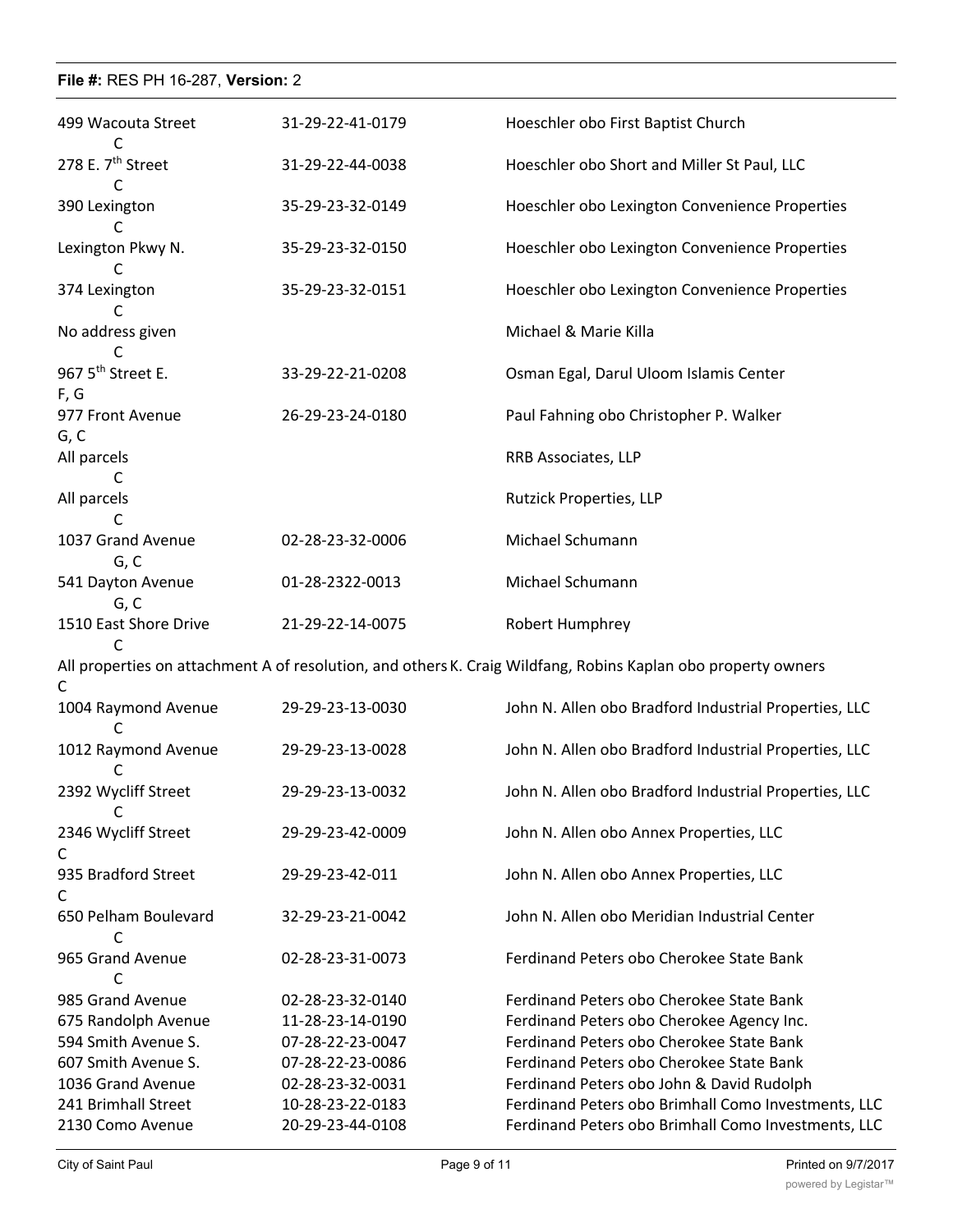| 622 Grand Avenue         | 02-28-23-41-0069                   | Ferdinand Peters obo Jrcs Investments, LLC       |
|--------------------------|------------------------------------|--------------------------------------------------|
| 194 Summit Avenue        | 01-28-23-11-0006                   | Ferdinand Peters obo Giovanni Investments, LLC   |
| 194 Summit Avenue        | 04-28-23-24-0123                   | Ferdinand Peters obo Giovanni Investments, LLC   |
| 194 Summit Avenue        | 04-28-23-23-0138                   | Ferdinand Peters obo Giovanni Investments, LLC   |
| 194 Summit Avenue        | 04-28-23-32-0019 <                 | Ferdinand Peters obo Giovanni Investments, LLC   |
| 740 Grand Avenue         | 02-28-23-42-0073                   | Ferdinand Peters obo Michael & Marlene Killa     |
| 745 Lincoln Avenue       | 02-28-23-42-0092                   | Ferdinand Peters obo Michael & Marlene Killa     |
| 1342 Grand Avenue        | 03-28-23-31-0025                   | Ferdinand Peters obo Grand Ham LLC               |
| 1355 Grand Avenue        | 03-28-23-31-0021                   | Ferdinand Peters obo Grand Ham LLC               |
| 0 Grand Avenue           |                                    | Ferdinand Peters obo Grand Ham LLC               |
| 1530 Edgcumbe Road       | 15-28-23-11-0061                   | Ferdinand Peters obo Paul Dzubnar                |
| 1530 Edgcumbe Road       | 15-28-23-11-0062                   | Ferdinand Peters obo Paul Dzubnar                |
| 365 Smith Avenue N.      | 01-28-23-41-0023                   | Ferdinand Peters obo William & Maureen Dunnigan  |
| 682 Selby Avenue         | 02-28-23-11-0181                   | Ferdinand Peters obo Triple Nine Investments LLC |
| 168 Griggs Street N.     |                                    | Ferdinand Peters obo Triple Nine Investments LLC |
| 724 Hague Avenue         | 02-28-23-11-0225                   | Ferdinand Peters obo Real Estate Investors       |
| 753 Hague Avenue         | 02-28-23-12-0129                   | Ferdinand Peters obo Real Estate Investors       |
| 754 Hague Avenue         | 02-28-23-12-0198                   | Ferdinand Peters obo Real Estate Investors       |
| 758 Hague Avenue         | 02-28-23-12-0199                   | Ferdinand Peters obo Real Estate Investors       |
| 814 Laurel Avenue        | 02-28-23-13-0032                   | Ferdinand Peters obo Real Estate Investors       |
| 483 Marshall Avenue      | 36-29-23-34-0052                   | Ferdinand Peters obo Real Estate Investors       |
| 754 Blair Avenue         | 35-29-23-12-0111                   | Ferdinand Peters obo Real Estate Investors       |
| 1611 Stanford Avenue     | 09-28-23-11-0080                   | Ferdinand Peters obo Real Estate Investors       |
| 649 Holly Avenue         | 02-28-23-14-0076                   | Ferdinand Peters obo Real Estate Investors       |
| 668 Lafond Avenue        | 35-29-23-11-0197                   | Ferdinand Peters obo Real Estate Investors       |
| 480 Iglehart Avenue      | 36-29-23-34-0046                   | Ferdinand Peters obo Real Estate Investors       |
| 195 Lexington Parkway N. | 03-28-23-11-0083                   | Ferdinand Peters obo Parkway Investments LLC     |
| 194 Lexington Parkway N. | 02-28-23-22-0069                   | Ferdinand Peters obo Parkway Investments LLC     |
| 655 Holly Avenue         | 02-28-23-14-0075                   | Ferdinand Peters obo Parkway Investments LLC     |
| 999 Grand Avenue         | 02-28-23-32-0014                   | Ferdinand Peters obo Parkway Investments LLC     |
| 555 Frontenac Place      | 32-29-23-23-0147                   | Ferdinand Peters obo William DunniganTrustee     |
| 2005 Ford Parkway        | 16-28-23-22-0088                   | Ferdinand Peters obo William Dunnigan Trust      |
| 374 Wheeler Street N.    | 33-29-23-42-0120, 33-29-23-42-0170 | Lyn Rhodes                                       |
| G                        |                                    |                                                  |
| 1927 Laurel Avenue       | 04-28-23-21-0093                   | Carrie Daklin                                    |
| G                        |                                    |                                                  |

### and be it further

FURTHER RESOLOVED, that the Legislative Hearing Officer is directed to receive written and oral submissions from the affected property owners, city officials, and other witnesses regarding any nonconsitutional challenges to the proposed assessment ; and be it

FURTHER RESOLVED, that the Legislative Hearing Officer has the authority to make factual determinations regarding the non-consitutional objections for each proposed assessment; and be it

FURTHER RESOLVED, that the Legislative Hearing Officer will consult with the City Attorney to determine whether an objection is a constitutional objection; and be it

FURTHER RESOLVED, that all of the above-listed properties will return to the Council on November 2, 2016